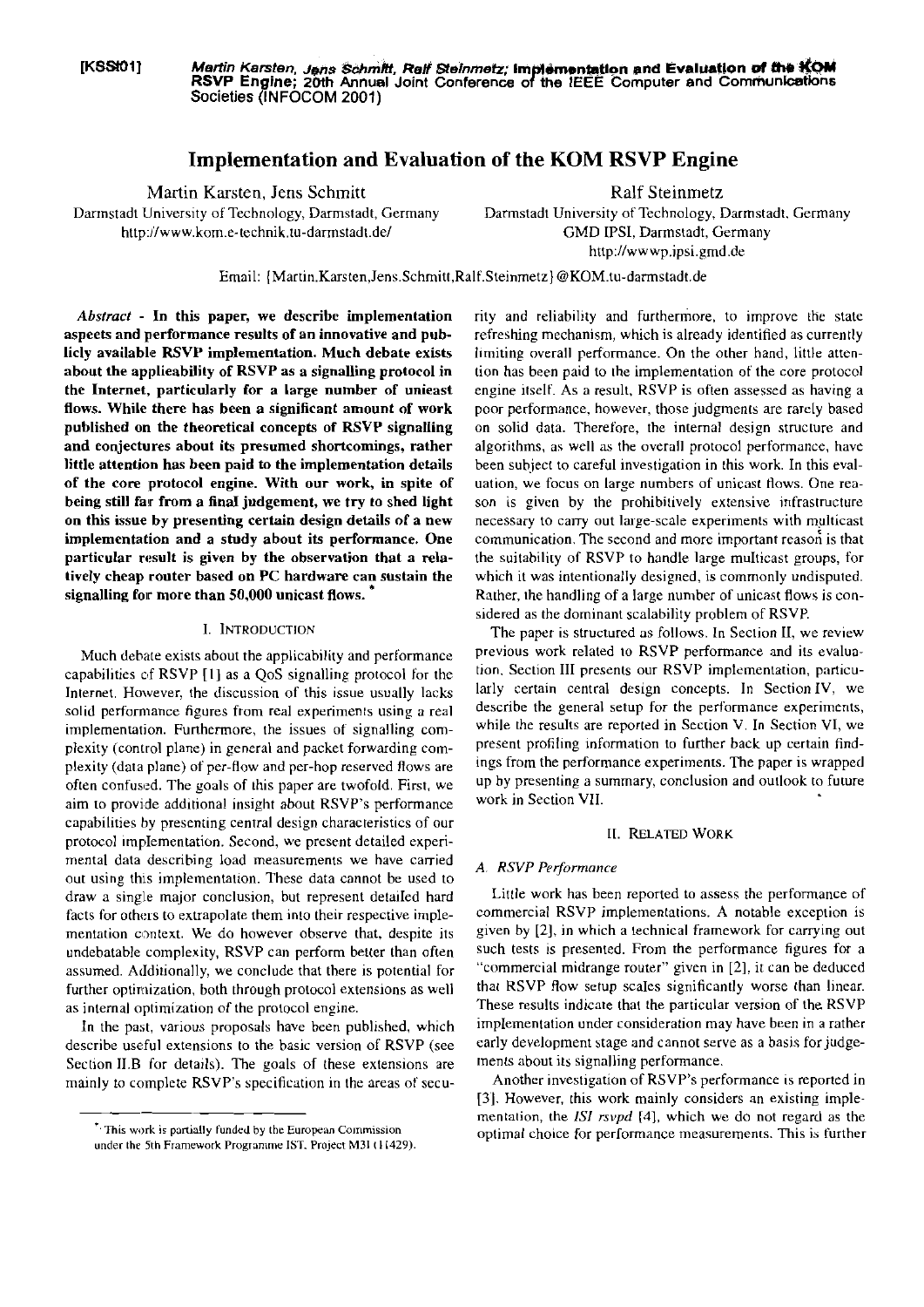documented in the rest of this paper. Some performance num-<br>bers are listed in [3] for another commercial RSVP implemen-<br>**E**or. an overview and explanation of RSVP tation. However, this implementation does not sustain more than 600 sessions and thus, can **be** assessed similarly to the implementation studied in [2].

Other puhlished work describes the implementarion of an RSVP-capable switch-router in [5], but the reported performance figures are targeted towards the fundamental capahility of the system to deliver QoS objectives in the first place, rather than performance of signalling at a large scale.

In [6], interesting performance figures are reported for RSVP message processing on a commercial router platform. However, these performance figures are somewhat without context, because it is not mentioned under which load conditions they were measured. Additionally, because these numbers are not the central focus of the work in  $[6]$ , not many details ahout the cxperiments are given. Consequently. these numhers can serve as a basic indication about RSVP's processing overhead, hut they cannot be considered as the final judgement in the discussion about RSVP.

In summary, although earlier work and published results have already indicated some of the conclusions shown in this paper, we present the first thorough study of RSVP's performance. This study is based on a publicly available implementation and thus, verifiable by others.<br>A detailed description about the design of this implementa-

A number of protocol improvements have been suggested to increase the perfomiance characteristics of RSVP operations. An initial proposal to speed up the service establishment time in the presence of occasional packet loss and to reduce steady-state refresh signalling overhead has been made in [7]. One of the drawbacks of this approach is the requirement to change the protocol specification and to introduce an additional confirmation message into RSVP An improved approach has heen described in **[SI,** which also deals with the general issue of reliability of RSVP messages, e.g., in case a service invocation is torn down. Instead of refreshing all the state information. neighbouring RSVP nodes only need to exchange 'hearrbeats' denoting their IiveIiness. A slightly different suggestion addressing the same issue even more stringently is currently developed within the IETF RSVP working group [9]. This mechanism addresses further details. such as how to discovcr a very short-termed node failure.

It is beyond the scope of this work to rate these different techniques. However, they clearly bear the potential to drastically reduce RSVP's processing requirements ior steady-state refresh signalling. This elirninates one of the major performance limitations of the current RSVP specification. Other RSVP extensions, which are in the process of being standardized, encompass diagnostic messages [10], inter-operation with IP tunnels  $[11]$ , cryptographic authentication  $[12]$  and User identity representation [13].

For an overview and explanation of RSVP, see [14]. Unfortunately, the only publicly available router implementation of RSVP, the ISI rsvpd, turns out to he of questionahly design and coding quality and contains bugs. Therefore, we do not consider it as the optimal choice for experimenting with protocol extensions and perfomance assessments **and** we developed a new protocol engine from scratch, termed KOM RSVP engine, or KOM *rsvpd* for short. The main design goals of this implementation are clarity of code, flexibility and extensibility. Additionally, we aim at providing an experimental software platform for other researchers. Such an implementation on a regular workstation using a common UNIX Operating system can only serve as a proof of concept and research platform for future investigations. Therefore, although we have tried to keep the design prepared for efficient opration, we do not believe that it is currently necessary to implement for outmost efficiency at the coding level. We have employed an objeci-oriented design and the implementation is done in  $C++$ . It is publicly available at

**http://www.kom.e-technik.tu-darmctadt.de/rsvp/** 

#### A. General Design

tion can be found in  $[15]$ . State information of RSVP is stored B. RSVP Extensions as objects containing relationships to other objects. The contents of a PATH niessage are stored in a Path State Block (PSB) whereas contents of a RESV message are stored in a Reservation State Block (RSB). As an example for relationships, each PSB has a relationship to a *Previous Hop State*  $Block$  (PHopSB) representing the hop from which this PATH message has been received. Information concerning a reservation at an outgoing interface is stored in an Outgoing Interface State Block (OutISB) and the relationship between reservations and PSRs is niodelled **as** separate object Ourgoing hirrrface at PSB (OIatPSB). It turns out that this object can serve as a crystalisation point to easily distinguish the operation context when calling the traffic control module, which is useful to collocate the respective code. Additionally, it is uscd to internally represent an N:M relationship by two  $1:N$  relationships (which simplifies implementation). Figure I shows the entity-relationship diagram for the design of RSVP state information. Modelling RSVP state by an entity-relationship diagram is deemed useful hoth for documentation as well as efficient implementation through object-relationships [15].

> Certain details regarding the generic design of the traffic and policy control interface are prescnred and discussed in [16]. A description of our overall vision of employing RSVP as a general service signalling protocol can be found in [I71

# **B.** Fuzzy Timers

By far the largest container in an RSVP implementation is necessary for timer handling. In this implementation, a regular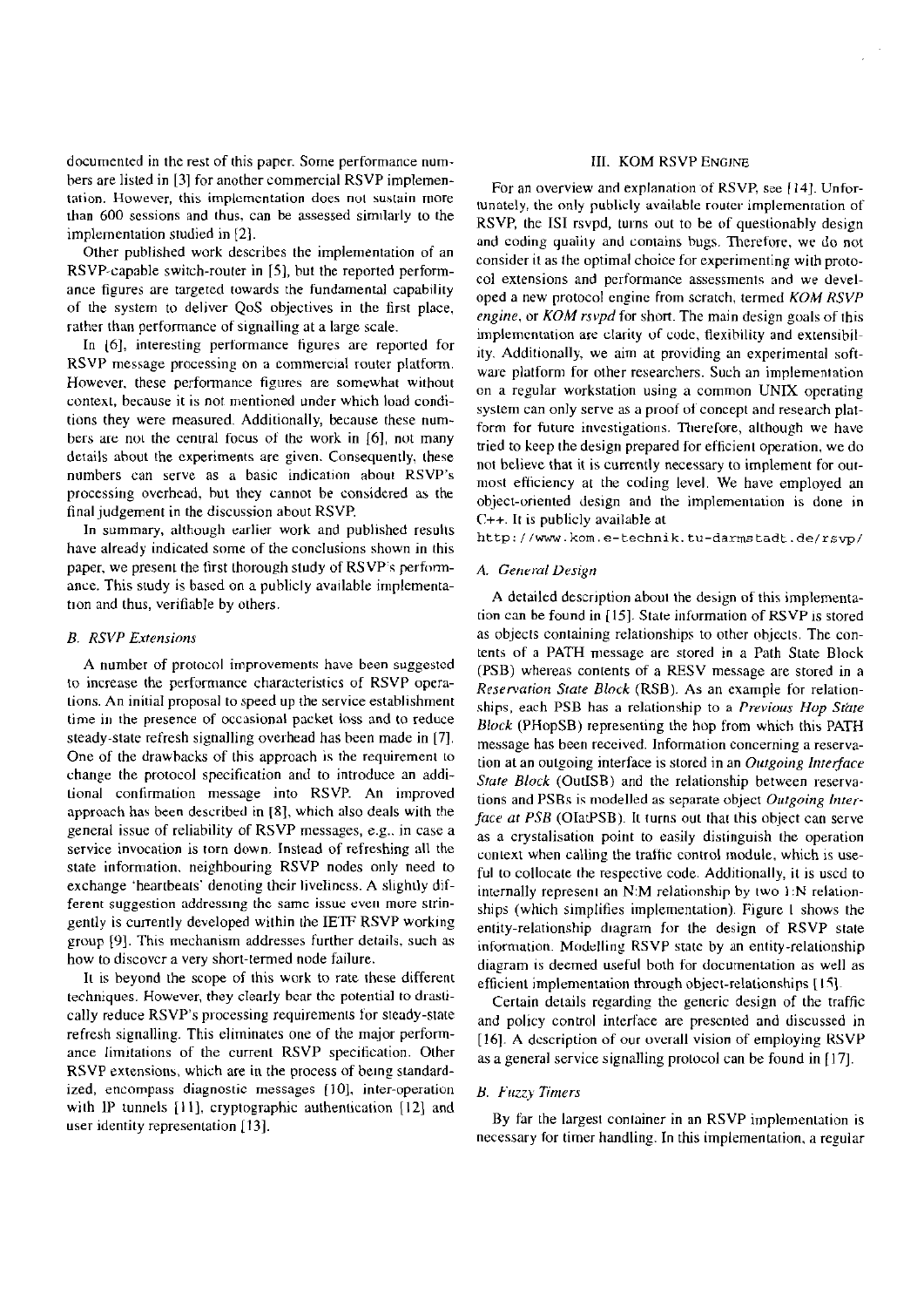

Fig. 1. Entity-relationship diagram for state blocks

RSVP engine are stored in a hierarchical container. The upper layer is implemented as an array representing time slots and accessed through a hash. Individual time slots in the lower layer are implemented as sorted lists. The amount of time covered by each slot is configurable. Such a container is only capable to foresee a limited amount of time in the future, which should be sufficient for RSVP. In order to accommodate the rare event that timcrs exceed this time horizon, an additional sorted list is kept and timers from this list are moved into the respective slot when it becomes availahle. This concept is known as a *timer wheel*  $[18]$ . The access complexity of such an implementation is  $O(log(n))$ , with n being the (varying) nurnber of timers in a slot. Consequently. pcrformance of this container can be traded off against memory requirements hy choosing the size and number of slots. This data structure design is shown in Figure **2.** 

For RSVP messages. ihis scheme can be optimized even further. RSVP is designed to be robust against varying message transmission times and in fact, a large numher of all timcrs are calculated as random numhers within a certain interval. As a consequence, there is no demand for outmost precision in the scale of a few milliseconds. lf the duration of a time slot in the hierarchy becomes small compared to the hasic refresh time (e.g. smaller than 100 microseconds when the hasic refresh interval is set to 30 seconds), an option to employ fuzzy timers is implemented. When enabling it, the timers within each time slot are stored in a simple FlFO list instead



**Fig 2 Desien of** timer container

oi' being sorted according to their precise expiration. During each time slot. timers are fired arbitrarily according to their location in the simple list. The result is a slight inaccuracy of timers compared to their expiration time. The inaccuracy is bounded by the length of a time slot and can be considered a very reasonable trade-off. In principle, this scheme promises a performance gain over the plain timer wheel, because the access complexity is reduced to  $O(I)$ . However, because of the generally small number of timers stored in one time slot, such performance gains are hardly visible in reality. On the other hand, as discussed in SectionVC, this design can he hash-based data structure is used as follows. All timers of the used to improve interaction with the operating system.

# *C. Multi-threaded Message Processing*

Employing the innovative design of the RSVP engine, it was possible to quite easily replace the initial sequential message processing by a multi-threaded protocol engine with an incremental implementation effort of about 6 weeks. A fixed number of worker threads can be used to concurrently process RSVP messages. Because of a currcnt lack of system support, certain interactions with the operating system, eg. thc reception of raw IP packets, cannot be performed truly multithreaded. Therefore, those operations are currently carried out sequentially. As a consequence, in addition to the worker threads, there is a dedicatcd thread to iniiially reccivc and dispatch protocol messages. Furthermore, a separate ihread is created to handle timer events. Synchronisation points are sct at

- access to the central state repository (synchronisation point per session),
- inierfaces to traffic control (synchronisation point per interface),
- access to the central timer management (global synchronisation point), and
- access to certain system services (global synchronisation point. see above).

The design of multi-threaded message processing is sketched in Figure **3.** There are two options to employ this design, which can be chosen at compile time. The first option allows for an arbitrary number of worker threads, simulating the situation of a router possessing multiple CPUs as control engine. The other alternative tries to mimick operation in a potential high-end router, which has a dedicated CPU at each network interface.

Of course, using multiple threads on a single-CPU workstation cannot be expected to significantly increase performance other than potentially providing improved interaction with external I/O operations.

The design could be further improved. For example, the global lock for the timer system could he replaced by more fine-grained locking for each slot of the timer container. On the other hand, with the fuzzy timer scheme, access to the timer container is not as time-consuming and critical as with a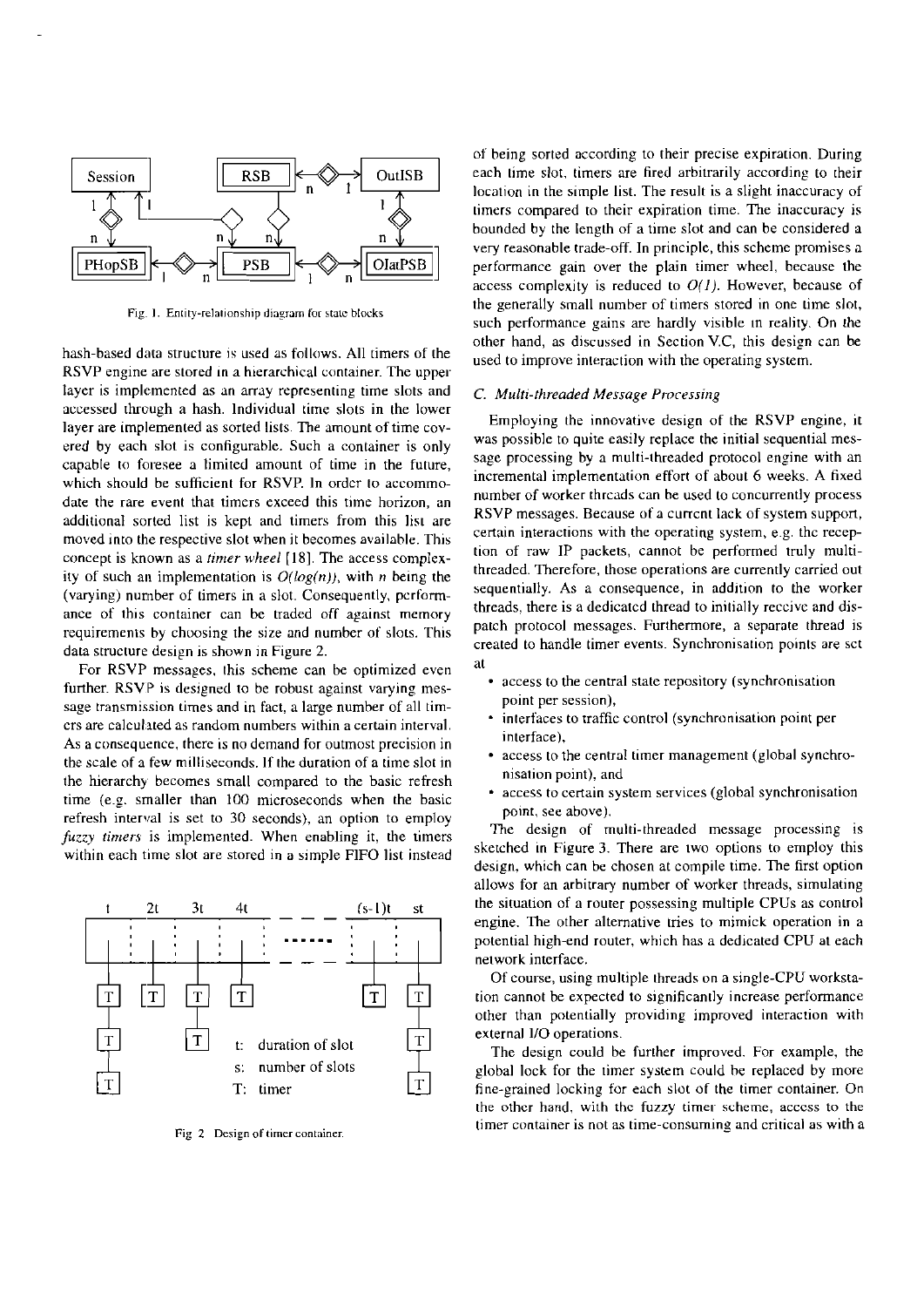

Fig. 3. Multi-threaded message processing.



Fig. 4. Setup for performance measurements.

sorted container. To this end, the purpose of this multi-threading extension is to demonstrate the simplicity and feasibility of parallelizing RSVP operations as a proof of concept. Indicative performance tests have been carried oui and are descrihed in Section V.D.

It becomes very obvious that the object-relationship design alleviates the task of parallelizing message processing a lot. The reasons are given hy the natural encapsulation of data and procedures in an object-oriented design. This allows for easy identification of synchronisation points. Because all sratc objects are stured and accessed through the session object, no additional locking is necessary for them, besides acquiring a single lock for the session.

# IV. EXPERIMENT SETUP

The performance experiments were carried out on standard PC-based workstations, which serve as a router platform running FreeBSD 3.4. These workstations are equipped as follows:

- single Pentium **111** processor, 450 MHz. 512KB cache
- point-to-point 100 Mbit/sec Ethernet links, 3Com 3c905C-TX interface cards
- Gigabyte GA-6BXU mainboard. standard hard disk
- 128 MB **RAM** main memory

The total cost of this cquipment as of Deccmher 1999 is approximately 600 Euros plus 50 Euros per network interface. For the tests. 6 nodes are connected with each other as depicted in Figure 4.  $N<sub>5</sub>$  is used as destination host and  $N<sub>1</sub>$  as source host. Multiple unicast sessions are created by specifying mulliple port numbers. Since handling of API sessions creates additional overhead at the respective end node,  $N_2$  and  $N<sub>6</sub>$  are used as additional source and destination hosts, if a large number of sessions is created. The RSVP refresh interval is set to 30 seconds, as suggested in  $[1]$ . The RSVP daemons run in single-threaded mode (except for SectionVD) and exchange basic RSVP messages only, without policy data and integrity objects. However, all experiments encompass the generation and transmission of confirmation messages.

The load generator at  $N_1$  (N<sub>2</sub>) creates sessions and path advertisements with a randomized time interval in between,

until a certain number of sessions  $n$  is reached. The upper bound of this time interval can be chosen for each experiment. When the target number of sessions is reached, the load generator creates and deletes sessions with the same randomized time interval respectively. in a way that the number of sessions is kept in the interval  $[n-10,n]$ . The receiver at N<sub>5</sub> (N<sub>6</sub>) responds to each path advertisement by immediately generating reservation requests, which establish the end-to-end flow reservation.

The observations are made at Node  $N_3$  and  $N_4$ . Measurements are done by periodically executing top and recording the highest numhers for curreni total memory consumption and percentage of raw CPU time that is reported for execution of the RSVP daemon on either node. Note that this kind uf measurement introduces some inaccuracies and inherent randomness, which however should not mask the principle message of the results.

# V. EXPERIMENTAL RESULTS

In order to assess the performance of an RSVP implementation and to address the usual concerns against its processing overhead, a number of performance experiments have been carried out. It is important to menrion at this poinr that thc KOM RSVP engine has not been suhject to careful and detailed tuning at the coding level. No specific optimization has been carried out, other than the general design decisions and algorithmic improvements described earlier.

The first series of tests compares the performance of the KOM rsvpd with the ISI rsvpd. The second series investigates the current performance limits of the KOM rsvpd and the following cxperiments analyse the effect of algorithmic improvements that have been implemented. Additionally, an experiment is reported; which investigates the influence of the average flow lifetime on the processing effort. Finally, some experiments have bcen carried out to obtain additional interesting performance figures, e.g., about the cnd-to-end setup latency.

#### **A. Coniporisori with** Existing **Work**

For this first series of tests, no spccific optimizations have been turned on in the KOM RSVP engine. The timer container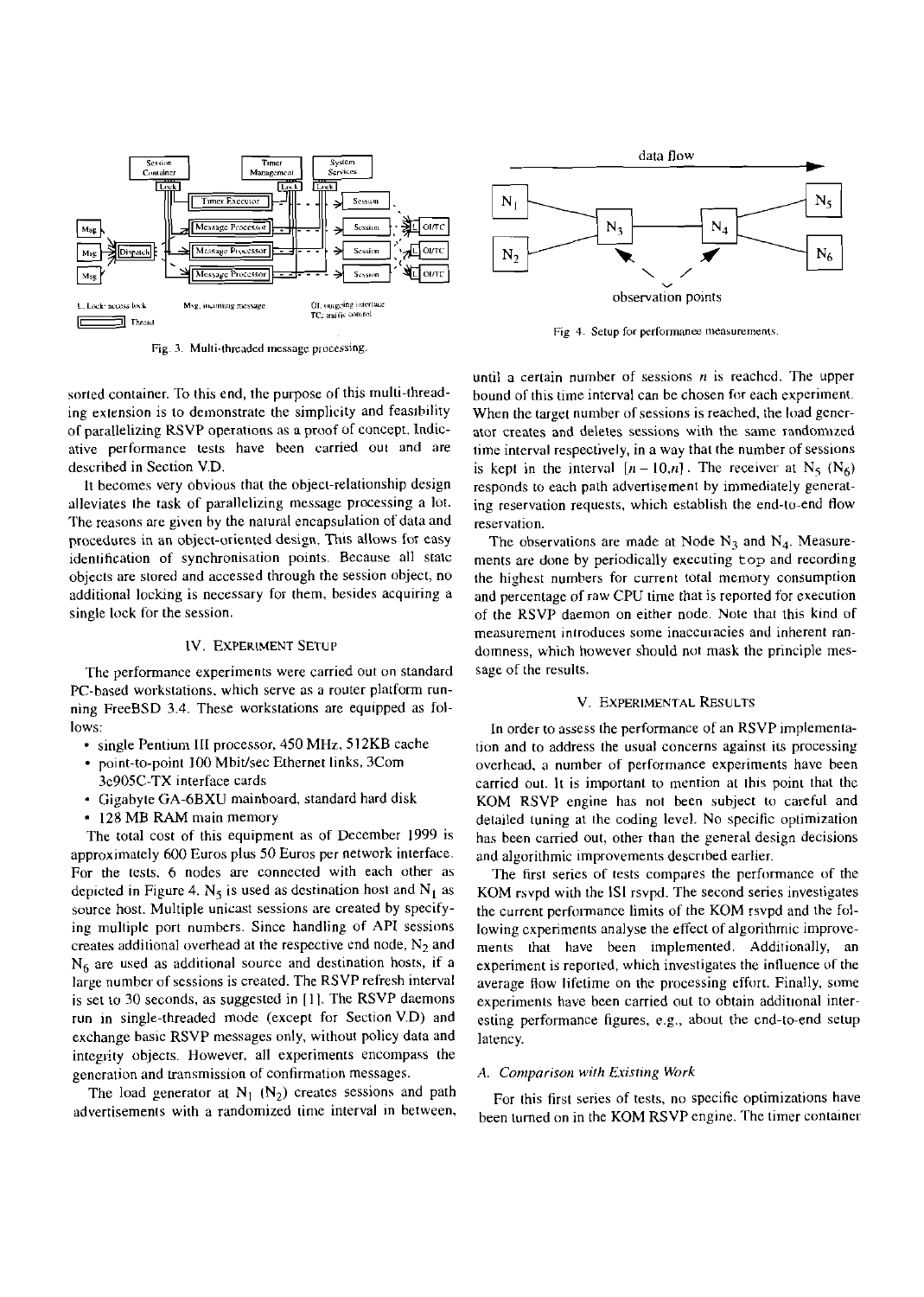has heen configured to consist of *20,000* slots covering *50*  milliseconds each. Both implementations have been compiled with the same optimization and debugging flags. The hashbased session container does not provide any performance gain for either alternative, because all flows are targeted to the same host.

The ISI rsvpd contains bugs, which basically prohibit testing scenarios that involve the deletion of multiple sessions. An investigation of this problem revealed at least one non-trivial error in the memory management to be responsible for this situation. It is quite easily possible to fix the most prevalent problem, such that the software does not crash too often, but as a result, memory leaks prohihit reasonable operation.

Because of these problems, the performance figures for the ISI rsvpd can be considered as valid only to a limited extent. We have chosen not to fix the above bug to avoid memory leaks, which otherwise result in an infinite increase of processing eiFfort and memory consumption and thus, preclude to obtain realistic performance figures. As a result, the numbers for the ISI rsvpd can only be considered as a lower bound for CPU consumption, hecause it always crashes before a stable situation with creation and removal of sessions can be reached. The listed results consequently show the situation just before the crash. With the KOM rsvpd, each test has run for several minutes. The listed percentage of CPU time is the highest number (hat has been observed during that time. The memory consumption has always stabilized at the reported amount. The results are depicted in Table 1.

The load generator used in these experiments first establishes the configured number of Rows and then circulates through the flows and removes and re-establishes them. In order to vary the lifetime of each flow, the interval between creation respectively removal of subsequent flows is adjusted. Due to space limitations. this is not shown directly in the tables. Instead, the average lifetime of a single flow is shown, which is calculated according to the fact that the creation/ removal interval is evenly distributed between Zero and the maximum interval. The maximum creation/removal interval is set to 25 milliseconds for the tests with 2000 flows and more. Therefore, the average lifetime increases with an increasing number of flows. Note that the interval is appropriately adapted for the tests with smaller numbers of flows, such that the average lifetime of flows is not much smallcr than the RSVP refresh interval. The influence of the average flow lifetime is further studied in Section V.E.

It can be derived from these performance figures, that the KOM RSVP engine performs significantly more efficiently than the ISI rsvpd. While it is unclear how much of this efficiency gain has to be attrihuted to a hetter coding style in general, it can obviously be concluded ihat the innovative objeetrelationship design at least does not prohibit performant implementation, however, at the expense of additional memory consumption. The KOM rsvpd consumes almost twice the amount of memory per flow when compared to the ISI rsvpd

| <b>TABLE I</b>                        |  |
|---------------------------------------|--|
| PERFORMANCE OF ISI RSVPD VS KOM RSVPD |  |

|       | <b>Experiment</b> settings |         | ISI rsvpd |       | KOM rsvpd |
|-------|----------------------------|---------|-----------|-------|-----------|
| Flows | Avg. lifetime              | $%$ CPU | Memory    | % CPU | Memory    |
| 0     |                            | 0.00    | 1920K     | 0.00  | 2724K     |
| 500   | $25.00 \text{ sec}$        | 2.05    | 2372K     | 1.13  | 3620K     |
| 1000  | 25.00 sec                  | 6.18    | 2856K     | 3.56  | 4544K     |
| 1500  | 28.50 sec                  | 10.01   | 3296K     | 5.32  | 5472K     |
| 2000  | 25 00 sec                  | 14.89   | 3768K     | 7.37  | 6388K     |
| 2500  | 31.25 sec                  | 20.51   | 4244K     | 9.91  | 7308K     |
| 3000  | 37.50 sec                  | 2593    | 4728K     | 13.38 | 8236K     |
| 3500  | 43.75 sec                  | 33.74   | 5208K     | 16.60 | 9160K     |
| 4000  | 50.00 sec                  | 42.53   | 5692K     | 20.26 | 10084K    |
| 4500  | 56.25 sec                  | 5137    | 6168K     | 23.73 | 11008K    |
| 5000  | 62.50 sec                  | 60.45   | 6656K     | 27.83 | 11928K    |
| 5500  | 68 75 sec                  | 79.69*  | 7140K     | 32.96 | 12848K    |

**nurnber** of succrssful **rescrvaiions:** - <sup>5400</sup>

numbers. This can be attributed to the fine-grained implementation of state relationships, but also to the fact that memory consumption was not the primary goal for optimization of our implementation.

### **B.** Performance Limits

The goal of this set of tests is to find the upper limits on the number of reservation requests for a tuned version ol' the RSVP implementation. The experiment setup and measurements have been donc as described above. In the tuned version, the timer container consists of 100,000 slots covering 10 milliseconds eaeh and the code for API processing is disabled at intermediate nodes. Assertion checking and debug output is rurned off. Since these tests are carried out in a limited infrastructure with at most two destinations hosts, port numbers are included into the hash calculation for the session container in the tuned version. Because doing so establishes a perfcct hash distribution for the test Scenario. the session hash index has been restricted to 4096 to simulate a realistic situation. Furthermore, the Iod generation is distributed between all four end nodes as depicted in Figure 4. The results are listed in Table 11.

The following observations can be made in this experiment. Tuning the protocol implementation reveals a significant potential for increasing the performance. **A** router platform hased On standard PC hardware can handle the full signalling for 50,000 unicast flows. The Iarger amount of initially allocated memory for the tuned version can be attributed to the additional memory requirements for the more fine-grained tirner container The memory requirements per flow remain unaffected. Two additional tests are listed, in which the crea-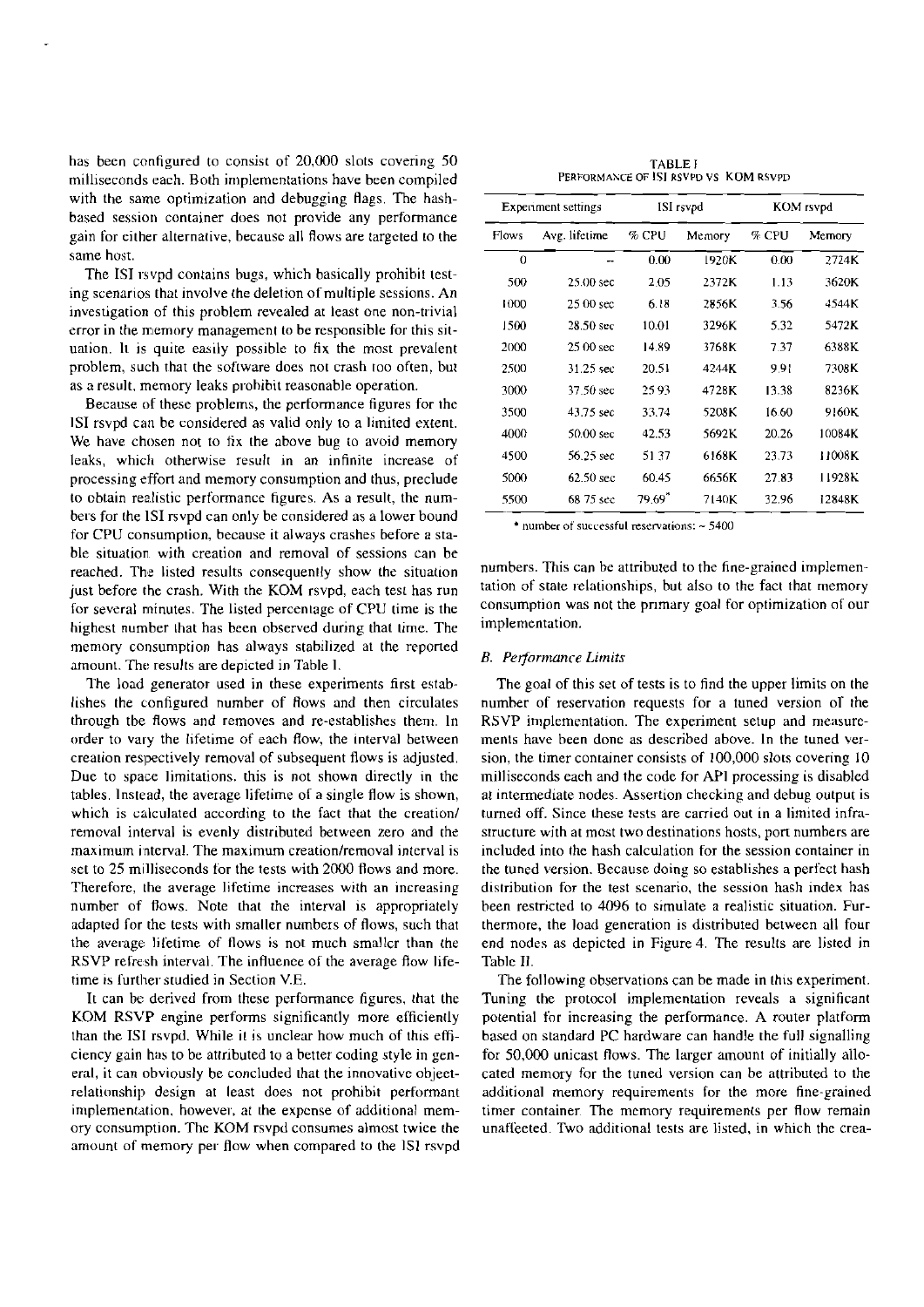|          | <b>Experiment settings</b> | basic KOM rsvpd<br>(load gen. by 2 nodes) |        | tuned KOM rsypd<br>(load gen. by 4 nodes) |        |  |  |
|----------|----------------------------|-------------------------------------------|--------|-------------------------------------------|--------|--|--|
| Flows    | Avg. lifetime              | % CPU                                     | Memory | % CPU                                     | Memory |  |  |
| $\Omega$ |                            | 000                                       | 2724K  | 0.00                                      | 4724K  |  |  |
| 2500     | 31 25 sec                  | 9.91                                      | 7308K  | 4.39                                      | 9324K  |  |  |
| 5000     | 62.50 sec                  | 27.83                                     | 11928K | 8.50                                      | 13940K |  |  |
| 7500     | 93.75 sec                  | 58.11                                     | 16548K | 11.38                                     | 18560K |  |  |
| 9800     | 122.50 sec                 | 93.12                                     | 20788K |                                           |        |  |  |
| 10000    | 125.00 sec                 | $65.00^{*}$                               | 21156K | 1475                                      | 23168K |  |  |
| 15000    | $187.50 \text{ sec}$       |                                           |        | 20.95                                     | 32396K |  |  |
| 20000    | 250.00 sec                 |                                           |        | 27.73                                     | 41632K |  |  |
| 30000    | 375.00 sec                 |                                           |        | 40.67                                     | 60096K |  |  |
| 40000    | 500.00 sec                 |                                           |        | 55.17                                     | 78556K |  |  |
| 50000    | 625.00 sec                 |                                           |        | 67.99                                     | 97012K |  |  |
| 40.00    | 240.00 sec                 |                                           |        | 56.69                                     | 78556K |  |  |
| 50000    | 250.00 sec                 |                                           |        | 70.56                                     | 97012K |  |  |

**TABLE II** PERFORMANCE LIMITS OF KOM RSVPD

\* load generated by 4 nodes, see main text

tion/removal interval is set in a way that the average lifetime of a flow is approximately 4 minutes. The resulting CPU load numbers demonstrate that the RSVP engine is indeed able to handle such a large number of sessions, even when assuming a realistic average lifetime of calls. In fact, the impact of the lifetime of flows seems to be quite low. Further details are discussed in Section V.E.

One particular detail can be observed when comparing the CPU load numbers for the basic version in Table II, depending on how many nodes participate in load generation. If four end nodes are used, the resulting load is substantially smaller and the performance limit is increased. The explanation of this behaviour is related to the implementation of the timer wheel in combination with the select system call, which is used to query for incoming packets. If four end nodes participate in load generation, messages arrive at intermediate nodes at three network interfaces, instead of two. Each switch between timer management and message reception incurs a call to select, which is expensive. It takes at least 10 milliseconds on a regular Linux, Solaris and FreeBSD operating system to perform this system call when a timeout is given. After select returns, exactly one message is read from each eligible interface. Now, if messages arrive at more interfaces, more messages are potentially received, before the next invocation of timer management. This leads to less context-switching between message reception and timer management and thus, reduces the total number of system calls, which in turn decreases the system load.

Figure 5 shows an overall picture of the experimental results from this and the previous section. The graph depicts



Fig. 5. Performance curve for ISI and KOM rsvpd.

the fraction of CPU load as a function of the number of sessions.

# C. Fuzzy Timer Handling

While in theory only fuzzy timer handling can guarantee the property of overall linear complexity by simplifying access to the timer container, the previous experiment shows that, by enabling a fine-grained timer wheel, this linearity is already observed. In fact, a further modification of implementing fuzzy timers is needed to achieve any visible improvement at all. Because of the effects of switching between timer management and interface service, which is described in the previous section, all timers from the current slot are fired whenever the system enters the timer management. This further reduces the number of context switches and calls to select and consequently, the overall processing load. A comparison with regular operation, which indicates the additional performance gain, mainly at a high session load, is shown in Table III. At a load of about 58,000 flows, the system exceeds the maximum amount of main memory that is available and starts swapping to disk. This prohibits any further performant execution under this high load.

It turns out that there is a triangular relationship between the kernel clock granularity, the minimum timeout needed for the select call and the size of the time slots. It might actu-

**TABLE III** PERFORMANCE OF FUZZY TIMER OPTIMIZATION

|              | Experiment settings |         | tuned KOM rsvpd |          | fuzzy KOM rsvpd |
|--------------|---------------------|---------|-----------------|----------|-----------------|
| <b>Flows</b> | Avg. litetime       | $%$ CPU | Memory          | % CPU    | Memory          |
| 0            |                     | 0.00    | 4724K           | 0.00     | 4724K           |
| 20000        | 250.00 sec          | 27.73   | 41632K          | 26.12    | 41632K          |
| 40000        | 240.00 sec          | 56.69   | 78556K          | 53.37    | 78556K          |
| 50000        | 250.00 sec          | 70.56   | 97012K          | 63.96    | 97012K          |
| 58000        | 232.00 sec          | --      |                 | $-70.00$ | $>108$ M        |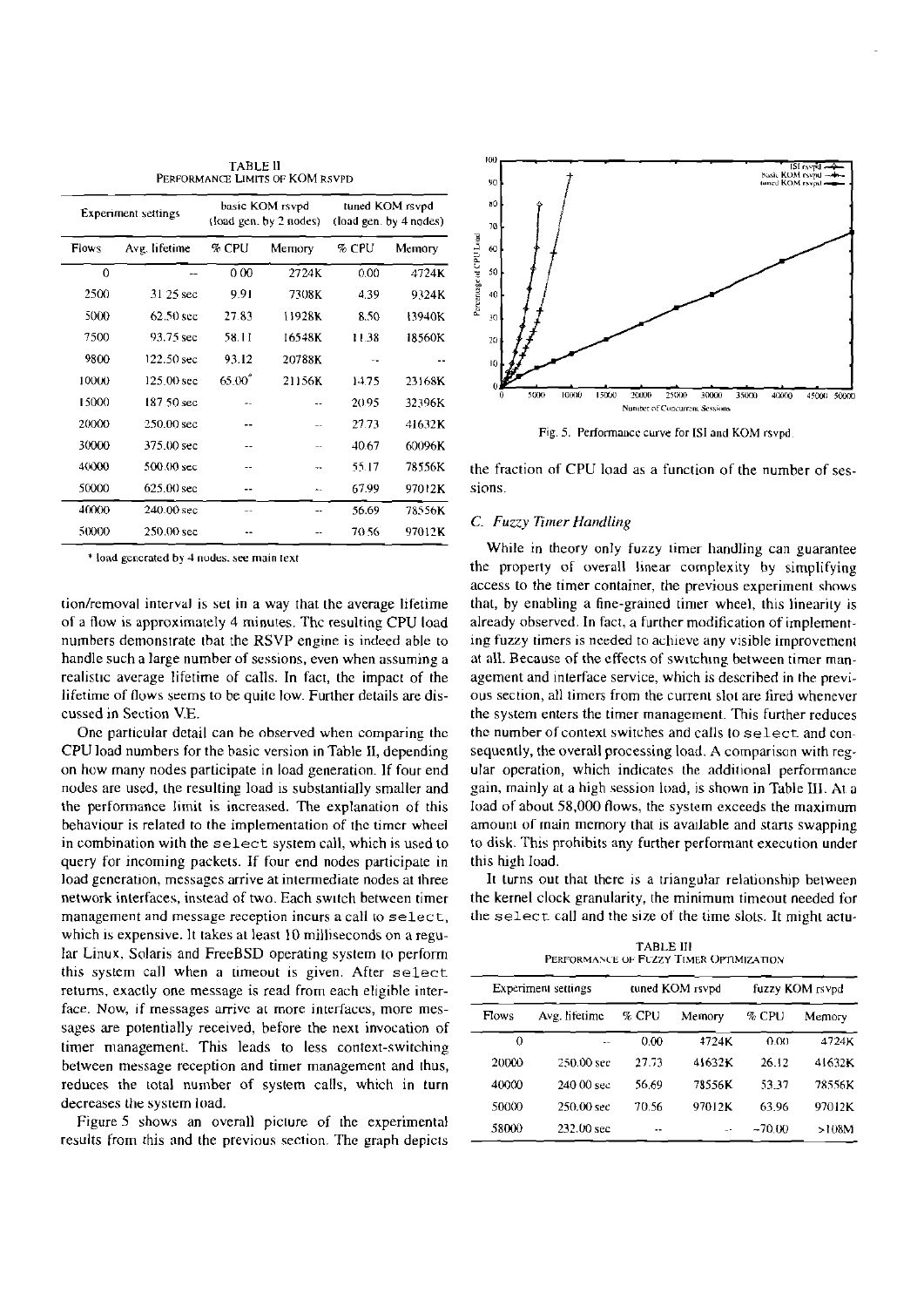

Fig. 6 Experiment setup for parallel processing

ally be possible to increase the performance limits by increasing the range of time slots or increasing the clock granularity. However, we have not done any such experiments, so far.

#### D. Parallel Message Processing

This experiment is carried out to investigate the scalability of multi-threaded message processing on a multi-processor platform. This experiment uses the first alternative to employ multi-threaded message processing as presented in Section III.C, in that each message processing thread is bound to a specific network interface. The experiment setup is very simple and shown in Figure 6. The end-systems  $E_1$  and  $E_2$  are the same PCs as in the other experiments and are connected to a router R. Both end-systems act as sender and receiver and create a large number of flows. A SparcServer 1000 with four 60Mhz CPUs running Solaris 2.6 serves as router. Note that this router hardware provides significantly less absolute processing power compared to the other tests. Because a separate thread is needed in the RSVP daemon to receive raw IP packets and dispatch them to the worker threads and another thread is used for timer handling, at least four CPUs are needed to carry out a reasonable experiment for this scenario.

In order to test the capabilities of this system, tests have been run in single-threaded mode and in multi-threaded mode with enabling an increasing numbers of CPUs. The goal of each test is to find the highest number of flows that can be handled reliably. Therefore, the RSVP daemon has been slightly modified to regularly check the difference between the number of PSB and RSB objects. If this difference exceeds a certain threshold, the daemon stops and reports the number of successfully established reservations. Because the total number of flows that can be sustained by this router is rather small, the RSVP refresh time is set to 3 seconds in order to increase the effect of established sessions compared to the creation of new ones. As well, to decrease the high influence of system code, which cannot be executed truly multithreaded, the software is compiled without compiler optimization. The results are listed in Table IV. Each test is executed ten times and both the highest and lowest result are not taken into account for calculating the average result.

It becomes clear from the resulting performance figures, that the potential for parallelization gains is indeed given, but certainly limited, at least on the tested platform. Furthermore, when comparing the results for single-threaded execution with those of multi-threaded execution on a single CPU, a significant overhead for synchronization mechanisms can be

**TABLE IV** PERFORMANCE OF PARALLEL MESSAGE PROCESSING

| Number of<br><b>CPUs</b> | Number of flows<br>(iudividual tests)               | Number of flows<br>(average) |
|--------------------------|-----------------------------------------------------|------------------------------|
| single-<br>threaded      | 451, 425, 464, 473, 466,<br>450, 450, 494, 520, 489 | 467                          |
|                          | 345, 389, 386, 380, 373,<br>373, 393, 350, 357, 366 | 371                          |
| 2.                       | 552.478.571.605.571.<br>532, 563, 556, 518, 572     | 554                          |
| з                        | 707, 723, 693, 756, 731,<br>718, 711, 702, 729, 727 | 719                          |
| 4                        | 592, 621, 711, 662, 652,<br>655, 648, 666, 655, 663 | 653                          |

observed. These limitations must be partially accounted to the insufficient support of the operating system to support multithreaded reception of raw IP packets and other low-level services, but also to inherent parallelization limitations of RSVP processing and the improvable implementation design of the parallel code in the KOM protocol engine. To this end, the result of implementing multi-threaded message processing is somewhat unsatisfactory. On the other hand, the design and implementation of multi-threaded message processing should be considered as a proof of concept, rather than the final design of a production-level implementation. Especially, with proper operating system support, the need for a separate dispatcher thread (which might very well form the bottleneck of the current system) and its synchronisation would be eliminated. As discussed in Section V.B and Section V.C, the overall performance of the RSVP daemon is to a great extent determined by the system-level task of receiving packets from the network and the particular interaction with the user-level daemon. This assumption is further verified in Section VI.

Another conclusion can be drawn from these tests, which backs up the above considerations. Testing the efficiency gain of a multi-threaded RSVP implementation on a simple and small multi-processor workstation as in these tests, is probably not sufficient to fully reveal parallel processing efficiency. For example, the performance drop when observing execution on 4 CPUs can be explained as follows. On this platform, up to 3 CPUs can be bound to a process (process group) exclusively. Effectively, in the tests with 4 CPUs no exclusive binding of CPUs can been done and therefore, the RSVP daemon competes with other processes. Consequently, the overall scheduling effort increases for the operating system. This is reflected by the lower performance and indicates, that these tests cannot be regarded as real tests with 4 CPUs.

As discussed in Section III.C, there is a broad field for further work on tuning the design and implementation of multithreaded RSVP operations. Additionally, it would be very desirable to compare the results obtained during these tests with performance figures from different hardware and operating system platforms.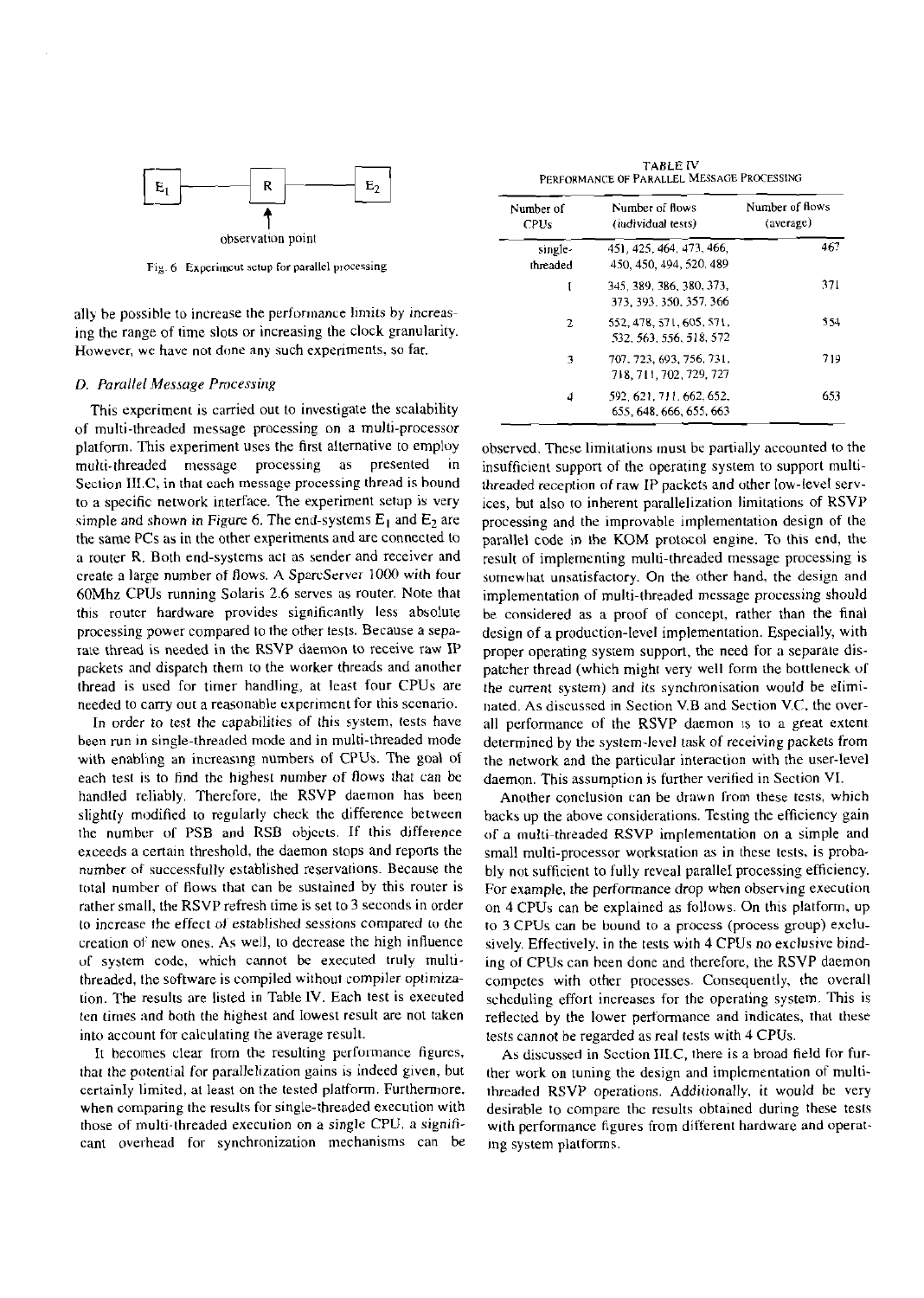**TABLE V** INFLUENCE OF AVERAGE FLOW LIFETIME

| Experiment settings |                  | fuzzy KOM rsvpd |        |
|---------------------|------------------|-----------------|--------|
| Flows               | Average lifetime | $%$ CPU         | Memory |
| 10000               | 150.00 sec       | 13.96           | 23168K |
| 10000               | 125.00 sec       | 14.75           | 23168K |
| 10000               | 100.00 sec       | 14.99           | 23168K |
| 10000               | 50.00 sec        | 15.77           | 23168K |
| 10000               | $2500$ sec.      | 16.65           | 23168K |
| 10000               | 15.00 sec        | 21.48           | 23168K |
| 10000               | 5.00 sec         | $77.10^*$       | 23168K |

\* number of successful reservations: - 9700

# E. Lifetime of Flows

The experiments in Section V.B and Section V.C indicate that the average lifetime of flows has only limited influence on the computational effort. In order to further investigate this issue, a dedicated set of tests has been done to examine this effect. The results are listed in Table V.

The figures clearly show, that the resulting CPU load for a certain number of flows is largely unaffected by the average lifetime of flows, as long as it is above the RSVP refresh interval (again set to 30 seconds here). Thereby, these numbers back up the conjecture that the average lifetime of flows has only limited influence on the overall processing effort. Since RSVP state is refreshed periodically, the average flow lifetime basically determines the ratio of setup messages compared to refresh messages, whereas the overall number of messages is approximately the same. It can thus be concluded that there is not much difference between the individual processing effort for setup messages and for refresh messages. Consequently, when flow lifetimes are multiples of the refresh interval, a large fraction of processing effort is due to refresh messages.

Indirectly, this result demonstrates the large potential for performance gains by extending RSVP with mechanisms to reduce the amount of state refresh messages, like those referred to in Section II. However, this particular behaviour could also be an artefact of this specific implementation. Therefore, further work covering different implementations would be needed to investigate the details. Unfortunately, at this time, no such implementation is available. The ISI rsvpd cannot reliably handle the deletion of sessions, hence, this kind of experiment is currently not possible.

If the lifetime of flows becomes significantly shorter than the refresh interval, this generates an absolute increase in the number of RSVP messages and results in a much higher processing load. In fact, for these cases, it can be noticed in Table V that the increase of CPU load is approximately inverse proportional to the lifetime of flows.

### F. Other Experiments

Some other experiments have been carried out to assess this implementation under a variety of aspects. Because their results are highly bound to the specific scenario, they are somewhat illustrative, but they may not be regarded as relevant as the above experiments. Hence, they are not documented here in the same level of detail.

# 1) RSVP & Packet Classification

We have done the following experiment in order to measure the combined throughput of signalling and packet classification and scheduling. Along two adjacent FreeBSD-based routers reservations for 10,000 flows are established, similar to the earlier experiments. Each of these flows requests a small amount of bandwidth. Then, a traffic source emits a constant packet stream, which belongs to one of the reserved flows. Although this packet stream exceeds the reservation by far, an intermediate node must still classify and schedule all packets. We observed that in combination with HFSC scheduling from the ALTQ package [19], two adjacent routers running KOM rsypd can both sustain the signalling and traffic control configuration for 10,000 flows and at the same time, classify and schedule 25,000 packets per second. Note that this result does not make any statement about the aspect whether all flows actually receive their OoS objective. Evaluating the ALTO package is beyond the scope of this paper.

# 2) End-to-End Setup Latency

Using the setup shown in Figure 7, tests have been carried out to measure the setup latency of RSVP requests.  $R_0$  and  $R_3$ are not handling any background RSVP session.  $R_1$  and  $R_2$  are loaded with up to 20,000 flows. The total end-to-end setup latency usually varied between 22 and 26 milliseconds, independent of the load of intermediate routers. Consequently, the latency of bidirectional session setup can be estimated to be at most 5-6 milliseconds per intermediate hop, which shows that even along a path with a large number of hops, the end-to-end setup latency will very likely be acceptable.

# VI. PROFILING DETAILS

In order to further investigate the performance of our RSVP implementation, we generated profiling information from an experiment equivalent to those described in Section V. The protocol engine was compiled for optimized execution as in Section V.C and has been loaded with the signalling of 20,000 unicast flows. Table VI shows the execution times for various operations, which represent complete and non-overlapping



Fig. 7. Experiment setup for end-to-end lateucy.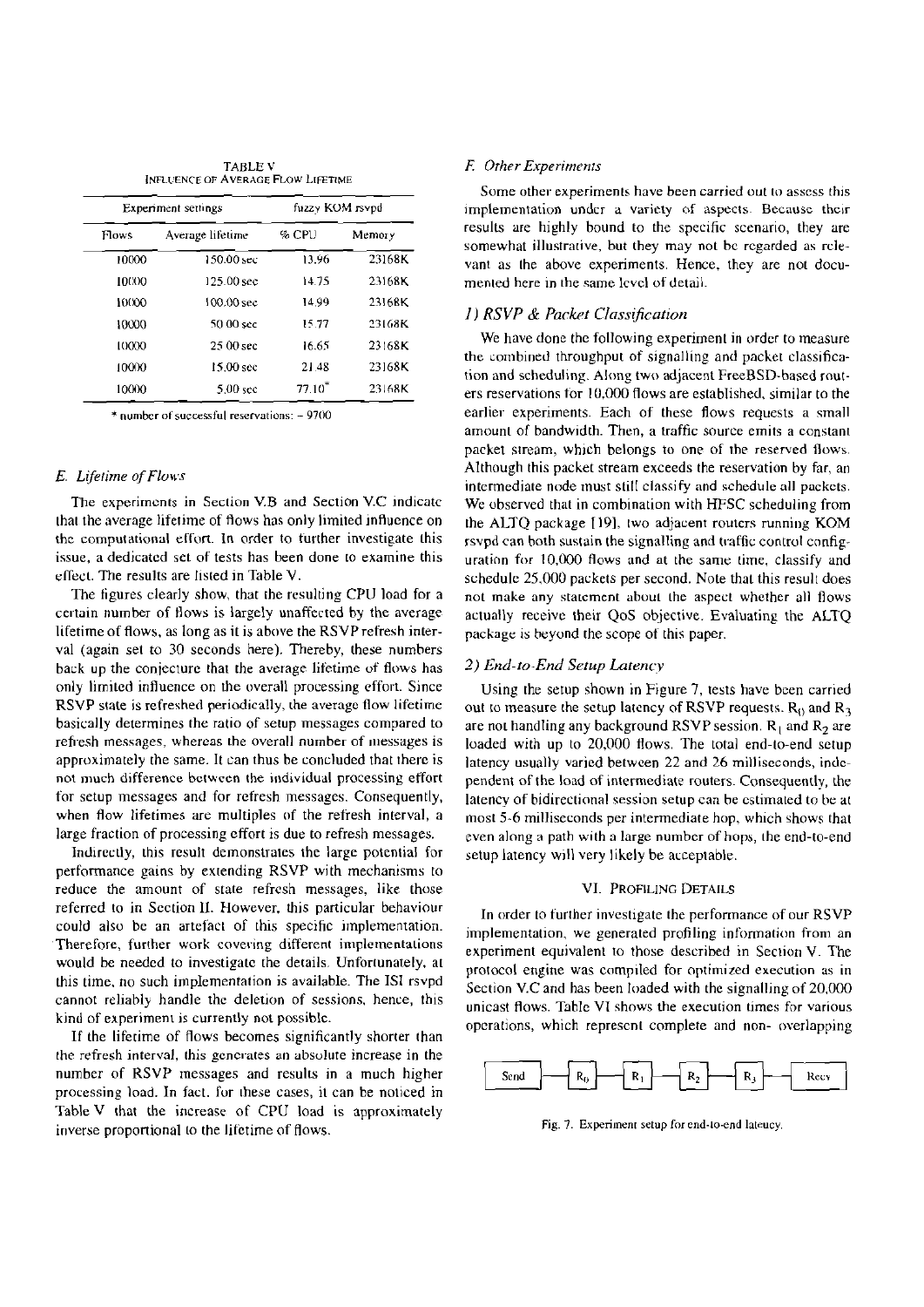**TARIF VI** RELATIVE PROCESSING EFFORT OF PROTOCOL OPERATIONS

| Operation                    | % Execution Time |
|------------------------------|------------------|
| System mitialization/cleanup | 1.8              |
| Packet awaiting              | 9.3              |
| Packet reception             | 6.8              |
| Packet parsing               | 10.7             |
| Message processing           | 53 I             |
| Timer handling               | 18.3             |
| Total                        | 100.0            |

partitions of the overall message processing. Because of the characteristics of profiling, the execution time here is relative to the daemon's overall accumulated processing effort.

It can be observed from this table, that packet parsing consumes a significant amount of execution time. This can be attributed to the fact that we have not spent effort to optimize the code for parsing RSVP messages. In Table VI, the figures for packet awaiting and packet reception denote pure system activities, *i.e.*, interaction with the networking stack. The operation of sending out packets is encompassed in message processing. The execution time of further system activities, namely sending out packets and looking up routing entries are encompassed in timer handling. Details about system operations are illustrated in Table IX below. In Table VII, we describe how the effort for message processing is further subdivided among more fine-grained operations.

Not surprisingly, PATH processing consumes the major amount of execution time, mainly due to looking up the routing information for the destination address (see below). Note that due to their similarity, the operations for processing a RESV and RTEAR message are implemented in the same method, therefore the execution time cannot be subdivided between both.

Another interesting investigation is to analyse the effort necessary for management of the timer system. This number

**TABLE VIII** RELATIVE PROCESSING EFFORT OF TIMER MANAGEMENT

| % Execution Time |
|------------------|
| 72               |
| 4 I              |
| 113              |
|                  |

is somewhat difficult to assess, because of code inlining and optimized compilation. The results are listed in Table VIII. These are the raw numbers for timer management, i.e., excluding the execution times for subsequent actions. They explain the limited effect of fuzzy timer handling on top of an efficient timer container structure. Note that these numbers are not related to the execution time reported for *timer handling* in Table VI. The numbers here denote the raw effort for timer management, excluding for example the operation that is carried out when a timer is fired.

Table IX illustrates how much execution time is spent for carrying out system services. The operations listed in this table are only those contributing significantly. It turns out that the RSVP engine executes system-level code for more than 70% of its time, large parts of this time interacting with the kernel. Considering the restrictions discussed in Section III.C. these figures explain the limited performance gains by parallelizing message processing.

It turns out that looking up routing entries contributes significantly to the overall execution time for system services. This effect can be explained by the rather expensive routing interface on FreeBSD, which requires at least two interactions with the operating system's kernel in order to obtain a routing entry. This interface might bear the potential for optimization, at least in case of unicast routing lookups, which only deliver a single routing entry as result.

Finally, memory management in general can be observed as strongly contributing to the overall execution time. Additional performance gains might be possible by replacing the system's universal memory management algorithms by a mem-

| TABLE VII                                                   |  |
|-------------------------------------------------------------|--|
| RELATIVE PROCESSING EFFORT OF MESSAGE PROCESSING OPERATION: |  |

| Operation               | $%$ Execution Time |
|-------------------------|--------------------|
| Pre- and postprocessing | 5.6                |
| Session location        | 1.6                |
| PATH processing         | 28.3               |
| PTEAR processing        | 0.8                |
| RESV/RTEAR processing   | 10.6               |
| CONF message forwarding | 3.4                |
| Refresh reservations    | 2.8                |
| <b>Total</b>            | 53.1               |

TABLE IX RELATIVE PROCESSING EFFORT OF SYSTEM SERVICES

| Operation                         | % Execution Time |
|-----------------------------------|------------------|
| Routing lookup for PATH messages  | 16.2             |
| Routing lookup for RCONF messages | 2.5              |
| Packet awaiting                   | 9.3              |
| Packet reception                  | 68               |
| Packet sending                    | 88               |
| System time lookup                | 8.2              |
| Memory management (total)         | 20.0             |
| Total                             | 71.8             |